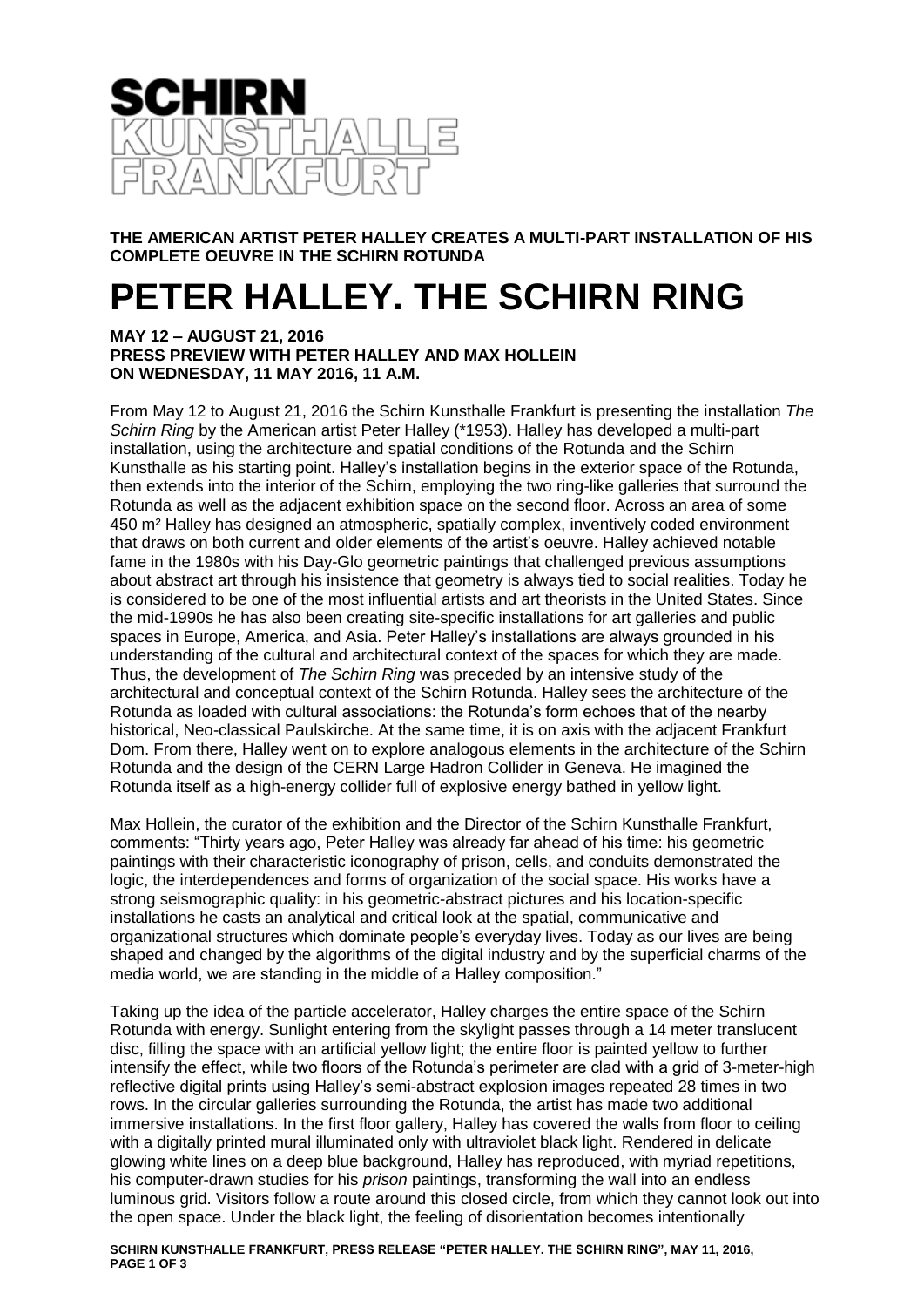

heightened. On the entire wall of the second floor gallery, against a yellow background, Halley presents a montage of drawings reproduced from his sketchbooks of the1980s (presented publicly here for the first time), mixed together with diagrams from the Large Hadron Collider and other notations taken from the particle physics. Seeing how the artist has arranged this vast amount of material over a distance of 45 meters provides a differentiated insight into Halley's complex creative process, his specific motifs and their development. These 1980s studies serve the artist to this day not only as direct preliminary studies for his paintings but also as reference material for his digital prints, installation concepts, and theoretical essays. Halley himself imagined the overabundant notations on the walls as an imaginary code producing the explosive energy present in the rotunda itself. *The Schirn Ring* culminates in a final exhibition room that visitors enter through a doorway in the second floor corridor gallery. In this gallery, Halley has placed several more works from the early years of his career. His pioneering painting, *Rectangular Prison with Smokestack* from the year 1987, holds center stage. It is accompanied by two wall-size flowchart diagrams from the late 1990s, demonstrating Halley's early interest in the algorithms that were beginning to dominate digital processes. Lastly, the artist has included a digital animation video of 1983, *Exploding Cell*. Using an early video game syntax, it depicts a narrative in which one of Halley's *cells* becomes filled with red-hot gas and explodes. With this early video, Halley refers back to the theme of the *Explosion* that dominates the Rotunda. In so doing, he reminds us that his work has come full circle in this major installation, *The Schirn Ring*.

The exhibition "Peter Halley. The Schirn Ring" is supported by the SCHIRN ZEITGENOSSEN.

The artist and cultural theorist Peter Halley has lived and worked in New York City for over 35 years. From 1996 until 2005 he was the publisher of *index*, a magazine which presented the city's diverse cultural scene. Halley's studio became a meeting place for artists, authors, photographers and creative people from a variety of spheres. He was director of the MFA painting program at the Yale University School of Art from 2002 to 2011. Halley studied History of Art at Yale, where he graduated in 1975, and Fine Arts at the University of New Orleans, graduating in 1978.

During the 1980s he lived in New York City's East Village, which was, at that time, the center of artistic activity for a new generation. Fascinated by the geometrisation of social and public space, the artist began making paintings that utilized elements of geometric abstraction to create an iconography of *prisons*, *cells*, and *conduits.* Studying the urban topography, the architecture, the façades, traffic routes, and streets of New York City, Halley combined the results of his observations with his interest in the geometric abstraction of the twentieth century. Halley's first New York show took place in 1985 in the innovative East Village gallery, *International with Monument*, which was directed by artist Meyer Vaisman. At the time, the gallery also represented Ashley Bickerton, Sarah Charlesworth, Jeff Koons, Sherrie Levine, and Richard Prince. In 1987, Halley, along with Bickerton, Koons, and Vaisman, now identified with the movement variously called "Neo-Geo" and "Neo-Conceptualism," began exhibiting at the Sonnabend Gallery, which subsequently introduced the work of these artists to a wide international audience. Alone among the Neo-Conceptual artists, Halley's work focused on the history of geometric abstraction, which he viewed as symptomatic of the rapid spread of isolating regimented spaces, such as apartment and office blocks, hospitals, and schools, in the twentieth century. In response, Halley decided to redeploy geometric form in his paintings for representational or diagrammatic purposes. Thereby, squares and rectangles in his paintings became *prisons* and *cells.* Halley was equally interested in the invisible technological networks that linked individuals, such as power lines, water mains, and transportation networks. He expressed this in his work by interconnecting his *prisons* and *cells* by means of rectilinear networks of what he called *conduits*. Halley's fascination with such networks clearly anticipated the emergence of digital communications networks in the 1990s. Since 1980, Halley has traced the state of the social space in post-industrial society in numerous texts and essays. He was among the first American artist to become interested in the sociological theories of French Post-Structuralists, including such authors as Guy Debord, Michel Foucault, and Jean